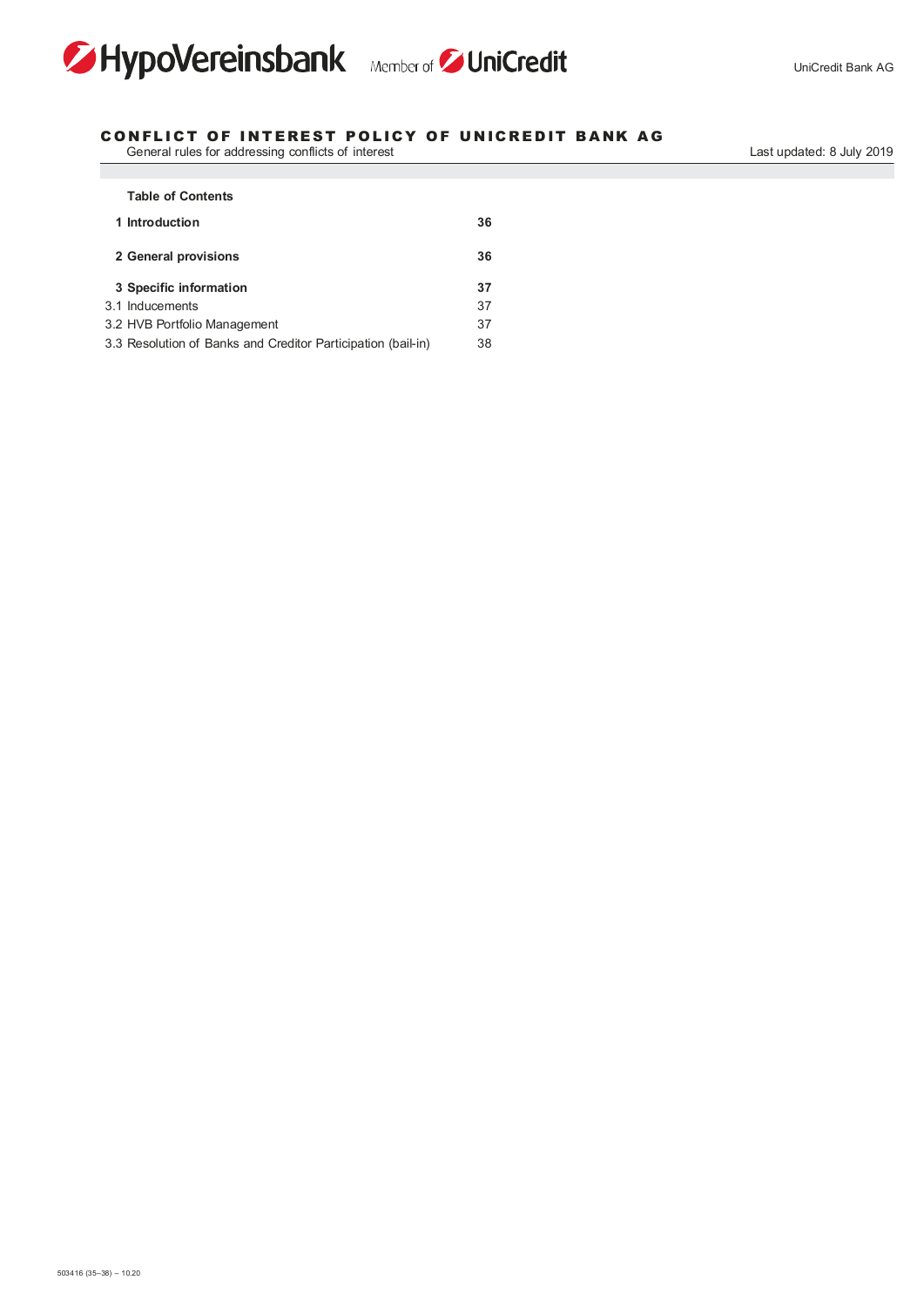# HypoVereinsbank Member of DuniCredit



#### 1 Introduction

 UniCredit Bank AG (hereinafter referred to as »the Bank«) provides services to retail and corporate customers, as well as to financial institutions. It is the duty of the Bank to respect the interests of all its customers and to avoid conflicts where possible. In accordance with the requirements of the German Securities Trading Act (hereinafter referred to as »WpHG«), Commission Delegated Regulation (EU) 2017/565 of 25 April 2016 (»EC/2017/565«), the German Investment Services Conduct of Business and Organisation Regulation (»WpDVerOV«), the EBA Guidelines on internal governance (»EBA/GL/2017/11«) and Regulation (EU) 2016/1011 of the European Parliament and of the Council of 8 June 2016 (»Benchmark Regulation«), this policy sets out the measures taken by the Bank to identify and manage conflicts of interest. Details will be provided to you on request.

 This Conflict of Interest Policy is also available in its most recent version on the Bank's website at

 https://www.hypovereinsbank.de/portal?view=/de/footer/rechtliche-hinweise.jsp

 Conflicts of interest within the meaning of this policy may arise between the interests of a customer on the one hand, and the interests of

- the Bank,
- other legal entities within UniCredit Group,
- members of the Bank's Management Board,
- employees of the Bank and UniCredit Group and its employees, – contractually tied agents or other persons and parties related to the Bank
	- on the other hand.

 Furthermore, such conflicts may occur between diverging interests of two or more of our customers in the context of services rendered by the Bank to those customers.

In particular, conflicts of interest may arise

- in the areas of investment advice and portfolio management, from the Bank's own interest in the sale of financial instruments, especially of UniCredit Group's own products;
- from the execution by the Bank of securities orders (and financial instruments) without any legal instructions;
- from insurance brokerage activities as a tied agent;
- from inducements (e.g. selling commissions/portfolio-based commissions) received from or provided to third parties in connection with investment services and ancillary investment services rendered to our customers;
- from the performance-related remuneration of employees and agents:
- from the business relations of the Bank with issuers of financial instruments, e.g. in case of a creditor/debtor relationship, advice on a corporate finance strategy, participation in offerings or cooperation arrangements;
- from the provision of investment recommendations on financial instruments offered to our customers for purchase as well as from the provision of investment strategy recommendations (hereinafter referred to as »investment recommendations« in general);
- from the Bank's activities as an administrator (»administrator« refers to the person who exercises control over the provision of a reference value) for relevant reference values within the meaning of the Benchmark Regulation as conflicts of interest may arise between managers, employees, persons controlled by it, contributors and users;
- from obtaining and using information which is not publicly available;
- from personal account dealings in financial instruments by the Bank's employees;
- from operating a systematic internaliser;
- primary dealer for investment auctions and repurchases of state, supranational and agency issuers;
- within the scope of Investment Banking, conflicts of interest may arise, for example, between the Bank and the customer or between different customers if the Bank is mandated by customers who have diverging business interests, i.e. interests that are in conflict with one another;
- in the course of rendering advisory and/or financing services to customers pursuing the acquisition or divestment of companies or assets, for example if different investors seek to acquire the same target company:
- from personal relations of the Bank's employees or members of its Management Board, or parties related to such persons;
- from above-mentioned persons acting as members of supervisory boards and advisory boards.

#### 2 General provisions

 In order to avoid diverging interests from having a detrimental impact on our customers' interests while providing e.g. advisory services, order execution, portfolio management or the preparation of investment recommendations, the Bank has obligated itself and its employees to comply with the applicable laws and regulations and meet high ethical standards. We expect, at all times, integrity, diligence and honesty, lawful and professional behaviour, adherence to market standards, and in particular the consideration of our customers' interests. These interests always have priority over the interests of the Bank and its employees.

 Within the Bank, an independent compliance function operates under the immediate responsibility of the Management Board. It is headed by a specifically appointed chief compliance officer. Responsibilities of this compliance function include, among other things, the early identification, prevention and management of conflicts of interest, as well as the prevention of the misuse of inside information and market abuse.

 In identifying conflicts of interest resulting from rendering (ancillary) investment services or other potentially conflict-relevant services, we will take into account, among other things, whether we, our employees or any third parties directly or indirectly linked to us by control

- are likely to realise a financial gain or avoid a loss at our customers' expense,
- have an interest in the outcome of a service provided to customers or of a transaction carried out on their behalf which diverges from the customers' interest with regard to the outcome,
- have a financial or other incentive to favour the interests of a customer or a group of customers over the interests of other customers,
- pursue the same business as customers,
- receive or might receive in the future from a third party an inducement, be it in the form of commissions, fees or other cash or non-cash benefits, in relation to a service rendered to a customer, other than the standard commission or fee in favour of the Bank for that service.

 For the early identification and prevention of conflicts of interest, the Bank takes the following measures, among others:

- establishment of organisational procedures for the protection of customers' interests in the course of investment advice, securities' offerings and portfolio management;
- regulations for the acceptance and granting of inducements, as well as for their disclosure and, if the acceptance of inducements paid to the Bank is not justified, for their disbursement to the customer;
- regulations on sales targets and remuneration. The Bank is required to design, implement and monitor sales targets in such a way that the interests of our customers are not adversely affected. To this end, the Bank maintains a sales targets register, which facilitates the detection, documentation and monitoring of potential conflicts of interest caused by sales targets in the context of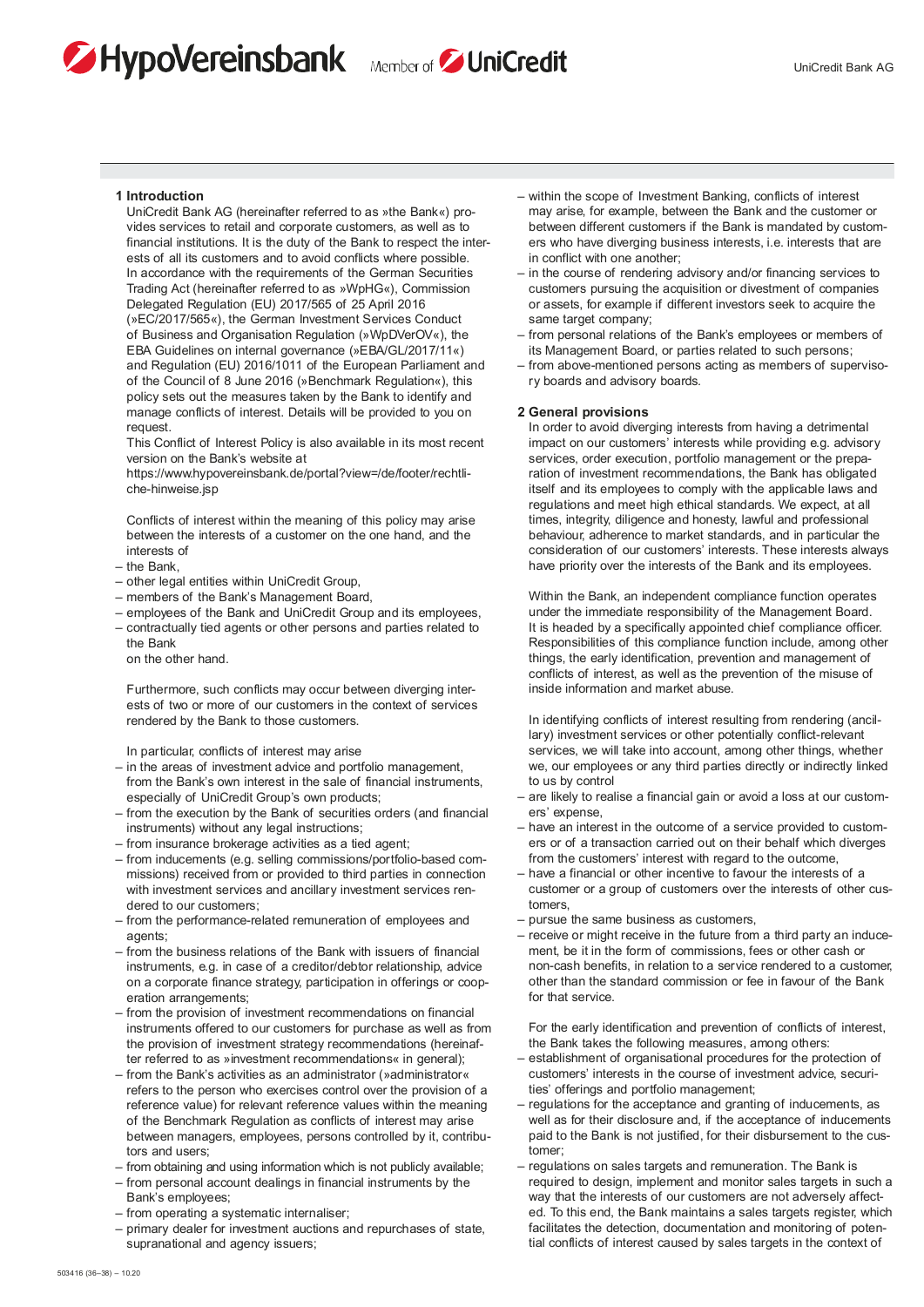investment advice rendered. The compensation systems of the Bank are designed to ensure that the remuneration of its employees does not interfere with its customers' interests;

HypoVereinsbank Member of DuniCredit

- establishment of areas of confidentiality by implementation of information barriers, segregation of responsibilities and/or physical separation (»Chinese Walls«);
- maintenance of an »insider list« and a »watch list« which facilitate the monitoring of sensitive information inflow, as well as the prevention of abuse of insider information and other compliance-relevant information;
- maintenance of a »restricted list« of issuers and securities related to them, which serves to avoid potential conflicts of interest within UniCredit Group by restrictions on its sales, trading, research and other market-based business activities;
- as part of its Investment Banking activities, the Bank has established a conflict of interest management process with the objective of identifying, documenting and eliminating potential conflicts at the earliest possible stage by means of a dedicated conflict register;
- if the Bank is acting as an administrator within the meaning of the Benchmark Regulation (see chapter 1), it will take appropriate steps to avoid or settle any conflicts of interest;
- the Bank maintains a register for the logging of outside business interests and additional occupations of its employees;
- in order to avoid conflicts of interest of its management or staff holding mandates with companies outside UniCredit Group (e.g. a seat on a supervisory board), the Bank has established regulations and a formal internal approval process for such activities;
- specific regulations are in place with respect to the Bank's shareholdings in other companies in order to prevent conflicts of interest within the Bank;
- the Bank has established internal guidelines on pricing, placement and allocation of issuances;
- the Bank conducts regular control activities through the compliance function (e.g. on-going monitoring of the Bank's proprietary business and personal account dealings of its employees);
- in addition, the Bank conducts risk-oriented review and control activities through the compliance function focussing on the implementation of and adherence to regulatory requirements;
- the Bank maintains policies and procedures in relation to investment recommendations designed to prevent or manage conflicts with the interests of those persons to whom investment recommendations are disseminated. The disclosure of conflicts of interests is contained either directly in the disclaimer section of each investment recommendation or can be accessed via a link embedded in the recommendation;
- the Bank has dedicated processes for the assessment and approval of new products;
- the Bank provides regular training to its employees;
- the Bank has in place internal operating instructions, compliance guidelines and policies (e.g. guidelines for gifts and entertainment, guiding principles for personal securities dealings and personal real estate transactions);
- the Bank restricts the internal information flow according to the »need-toknow principle«, for example through constraints on IT access rights;
- the Bank maintains a whistleblowing system which enables UniCredit Bank AG's employees – also anonymously – to call its attention to fraudulent behaviour and financial crime, among other things;
- the Bank has defined an escalation process for identified conflicts of interest, in case no mutual consent on the management of such conflicts can be reached between the involved internal parties, as well as for potential reputational risk, which may entail escalation up to board level.

 The Bank has established organisational and administrative arrangements deemed to be sufficient to ensure that the risk of interference with a customer's interests is managed and avoided in most cases. Where the measures to prevent or manage a

 conflict are not sufficient to ensure, with reasonable confidence, that risks of damage to the interests of the customer will be avoided, the Bank will abstain from the transaction causing the conflict. In very limited circumstances, the Bank will disclose to the customer the general nature and sources of the conflict of interest, as well as the resulting risks and the steps undertaken to mitigate such risks, before undertaking business on his/her behalf, so that the customer can take the decision in respect of the service offered on an informed basis. Disclosure will only take place if no other possibility to solve the identified conflicts of interest exists. If a customer classification pursuant to WpHG exists, such disclosure will take into account the customer's classification as a retail customer, a professional customer or an eligible counterparty. It is to be made in a meaningful, but anonymised manner in order to maintain business secrecy, banking secrecy and, where applicable, German data protection law vis-à-vis other customers.

Under chapter 3, you will find more detailed information

## 3 Specific information

## 3.1 Inducements

 Inducements within the meaning of this policy are any fees, commissions or other monetary benefits, as well as all non-monetary benefits and the provision of analyses/investment research.

 In case one-off or on-going monetary inducements are received by the Bank in relation to services provided to its customers, it will inform the concerned customers, on an individual basis, before each transaction is concluded and at least once a year, about the actual amount of the inducements received or granted. The Bank discloses both monetary inducements (e.g. commissions and followup commissions) and non-monetary inducements (e.g. invitations to training events) to the customer. Non-monetary benefits received or provided by the Bank in connection with services rendered to the customer will be specified and disclosed separately. Non-monetary inducements consist of product information materials, analyses, training events, customer events or technical support. The Bank will provide more detailed information concerning monetary and nonmonetary inducements to its customers upon request.

 In relation to the brokerage of financial instruments and custody accounts, the Bank may receive one-off or on-going payments from third parties, e.g. from financial investment management companies. The customer will be informed about the specific payments in due time before the respective transaction has been concluded. For insurance brokerage activities, remuneration in favour of the Bank is included in the insurance premium

#### 3.2 HVB Portfolio Management

 Under a HVB portfolio management agreement, the customer delegates the administration of securities, accounts and commodities, including decisions regarding the purchase and sale of financial instruments, commodities and foreign exchange, to the Bank as his/her asset manager. This means that, within the framework of the investment principles and based on a specific investment profile agreed upon with the customer, the Bank takes decisions about the purchase and sale of financial instruments, commodities and foreign exchange without obtaining the customer's separate approval for each transaction.

 This situation may heighten an existing or create a new conflict of interest. The Bank counters the resulting risks through appropriate organisational, procedural and contractual measures.

 It may be in the Bank's interest to purchase financial instruments in the context of HVB portfolio management if the Bank has special benefits arising from such a purchase.